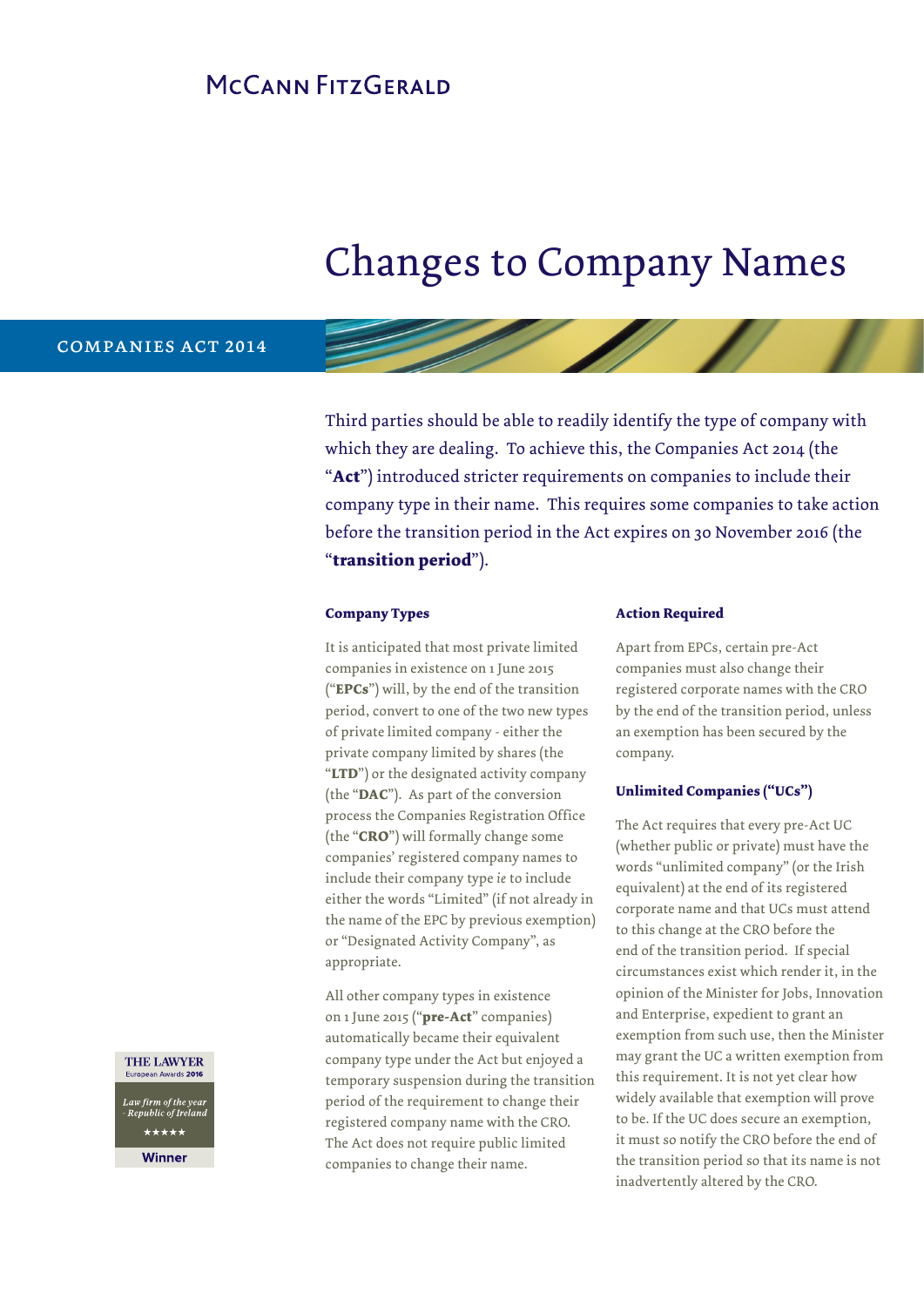### *Changes to Company Names*

*(continued)*

After registration, the words "unlimited company" may be used by a UC in abbreviated forms such as u.c. or uc (or such abbreviations in their capitalised forms or Irish equivalents).

### **Companies Limited by Guarantee ("CLGs")**

The Act requires that every pre-Act CLG must include the words "company limited by guarantee" (or the Irish equivalent) at the end of its registered corporate name. CLGs must attend to this change at the CRO before the end of the transition period unless the company was previously exempt from the requirement to include the word "Limited" in its name under section 24 of the Companies Act 1963 (in which case the CLG may continue to avail of the exemption so that "company limited by guarantee" may be omitted).

Every CLG incorporated under the Act must include the words "company limited by guarantee" unless an exemption has been secured from the CRO under the Act (see below).

#### **Designated Activity Companies**

If an EPC re-registers as a DAC, as part of the re-registration process, its registered corporate name is changed to incorporate the words "Designated Activity Company" (or the Irish language equivalent) at the end of its name. After registration, the words "designated activity company" may be used by the DAC in the abbreviated forms such as d.a.c. or dac (or such abbreviations in their capitalised forms or Irish equivalents).

Some DAC's may be entitled to an exemption granted by the CRO under the Act from having to use the prescribed words or abbreviations (see below).

#### **Private Companies Limited by Shares**

If an EPC converts to an LTD its name must continue to end with either "Limited" or "Teoranta". After conversion, these words can be used in their abbreviated forms. However, exemptions from the obligation to use these words can no longer be obtained under the Act for a new LTD and existing exemptions will be lost.

#### **Exemptions granted by the CRO**

Some DACs and CLGs may be entitled to an exemption from having to use the prescribed words or abbreviations if they are charities or their objects are the promotion of (for example) religion or education, where the profits are applied solely for the promotion of those objects. To apply for such an exemption under the Act (which corresponds with the exemption from naming requirements under section 24 of the Companies Act 1963) the DAC or CLG must file a Form G5 with the application for incorporation. Even if such an exemption is granted, the DAC or CLG must still identify its company type on business letters and order forms.

#### **Requirements for Change**

UCs and CLGs must file a Form N3 (with a special resolution) at the CRO together with an amended form of memorandum and articles of association. If the company does not do so by the end of the transition period, the Registrar of Companies will change the name of the company and issue the amended certificate of incorporation (unless an exemption has been granted to the company).

The CRO has advised that once the transition period has expired, it will not accept any documentation with the incorrect form of company name.

A change of company name will also involve both administrative and legal considerations. These include changes in stationery, company seal, registers and share certificates. Contractual counterparties and third parties may need to be notified of the new company name (such as the registrars of Irish or overseas registers in which the company name is recorded). Depending on the type of company and the industry in which it operates, the name change may also trigger changes in authorisations or registrations. Companies should factor in such issues when considering the application of the transition period to them.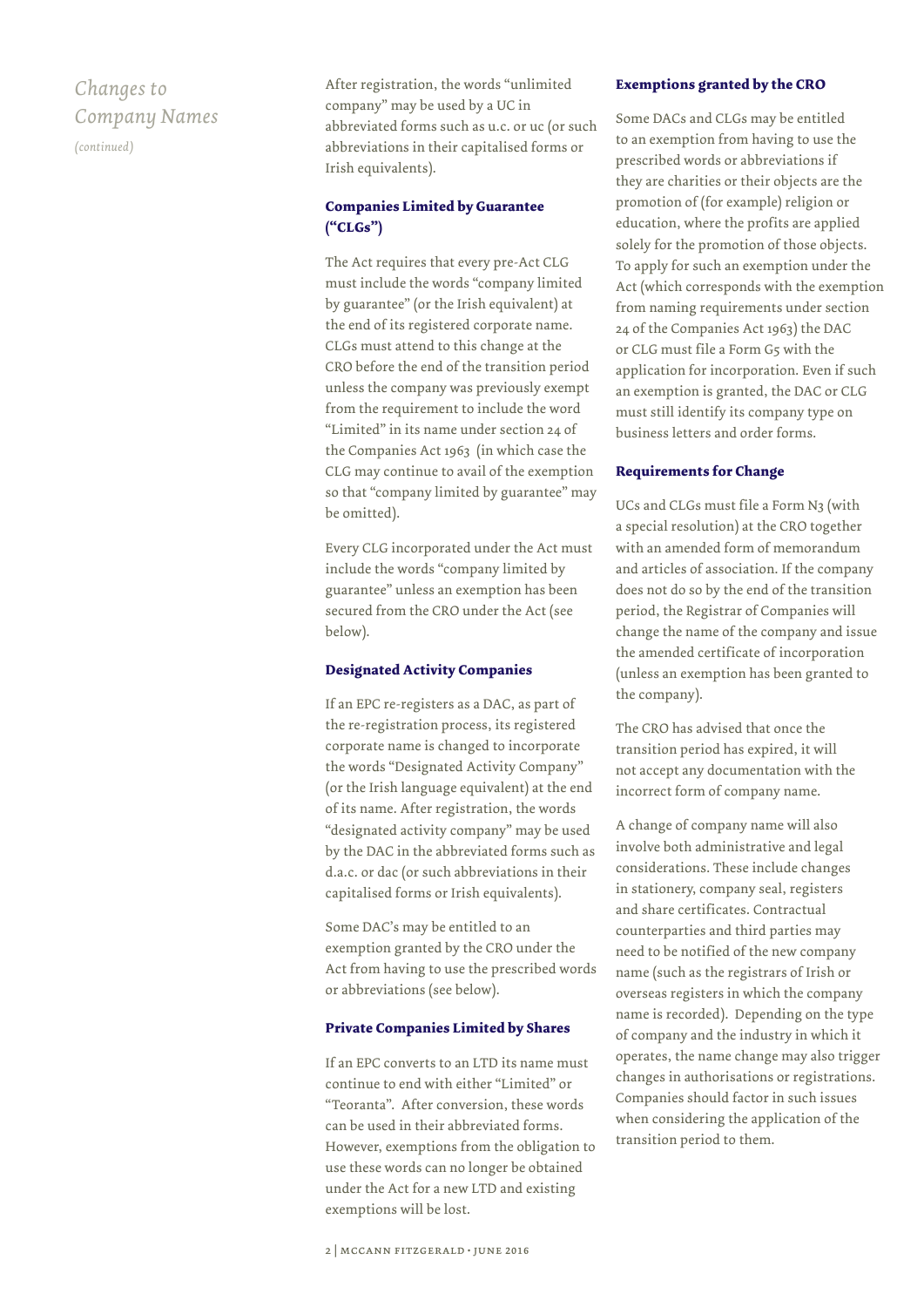### *Changes to Company Names*

*(continued)*

#### **Related Information**

Other McCann FitzGerald briefings (available on the [McCann FitzGerald](http://www.mccannfitzgerald.com/knowledge/companies-act.aspx)  [website\)](http://www.mccannfitzgerald.com/knowledge/companies-act.aspx), the following of which relate to the company types mentioned above:

- Private Limited Companies: All Change
- The Designated Activity Company (the "**DAC**")
- The Company Limited by Guarantee (the "**CLG**")
- The Unlimited Company (the "**UC**")
- The Company Limited by Shares (the "**LTD**")

### *Further information is available from:*



**Garreth O'Brien** *Partner, Corporate*

DDI +353-1-607 1489 email garreth.obrien@ mccannfitzgerald.com



**Frances Bleahene** *Senior Associate, Legal Information & Knowhow*

DDI +353-1-607 1466 email frances.bleahene@ mccannfitzgerald.com



**Ray Hunt** *Head of Co Sec & Compliance Services*

DDI +353-1-511 1614 email ray.hunt@ mccannfitzgerald.com



**Aisling Smyth** *Chartered Secretary*

DDI +353-1-607 1363 email aisling.smyth@ mccannfitzgerald.com

*Alternatively, your usual contact in McCann FitzGerald will be happy to help you further.*

This document is for general guidance only and should not be regarded as a substitute for professional advice. Such advice should always be taken before acting on any of the matters discussed.